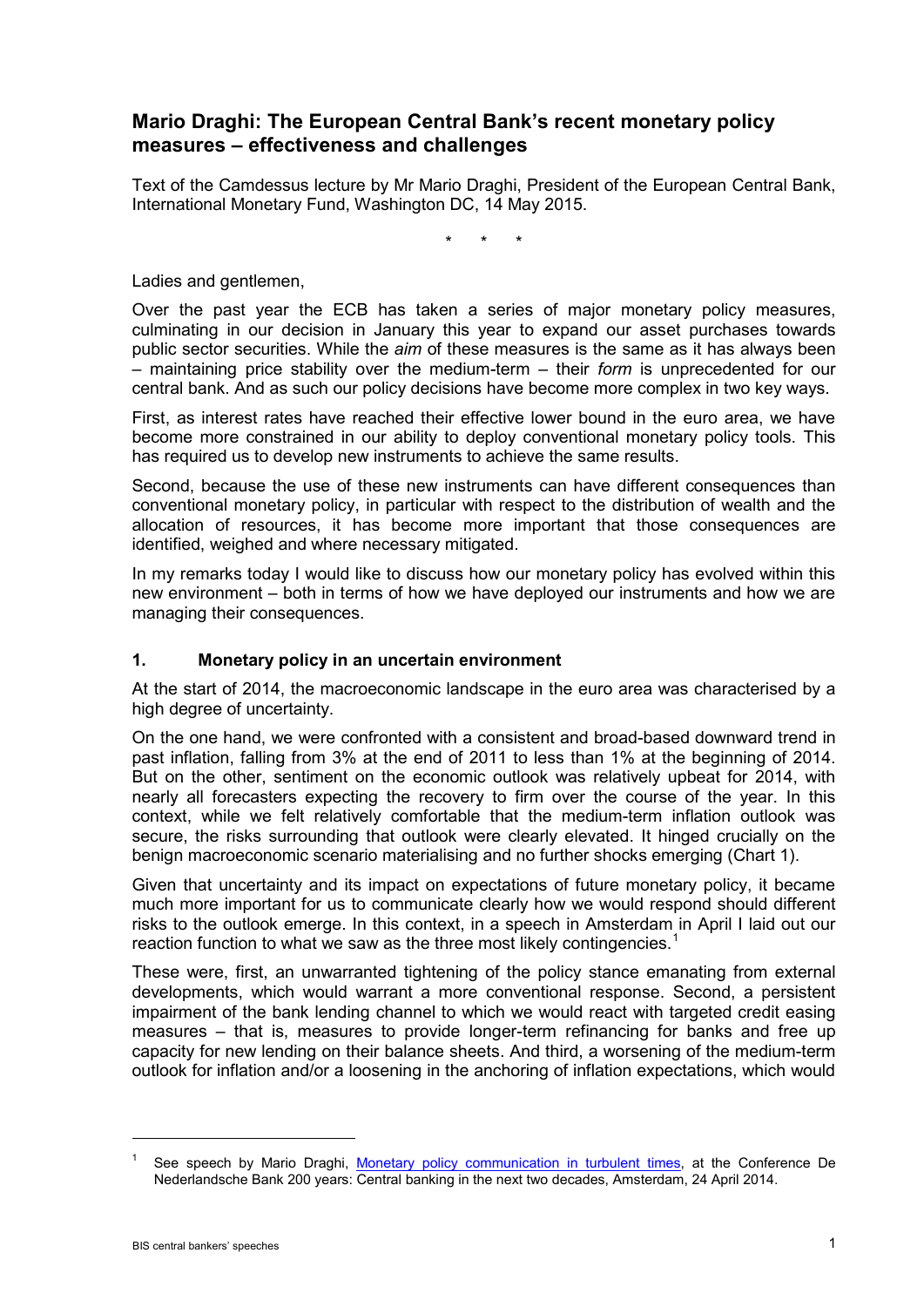justify overcoming the lower bound constraint on interest rates by engaging in a broad-based asset purchase programme.

Through 2014 each of these contingencies materialised.

As the discussion of exit from accommodative monetary policy in the US gathered pace it became increasingly important for us to distinguish the diverging paths of monetary policy on either side of the Atlantic. From June onwards we therefore entered the *first contingency* and brought our main refinancing rate to its effective lower bound, while also introducing measures to strengthen the propagation of short-term rates to the medium-term curve. This included strengthening our forward guidance and introducing a negative interest rate on our deposit facility, which combined to measurably increase the traction of our policy rates over the shape of the yield curve.

But crucially, by the middle of the year we were still not seeing movements in the yield curve being reflected in the actual borrowing conditions faced by firms and households across the euro area, which meant this considerable easing was not having the impact we would normally expect (Chart 2). It was in this context that we moved into the *second contingency*  and launched our credit easing measures. This took the form of targeted long-term refinancing operations (TLTROs), which provide cheap long-term funding to banks on the condition that they expand loans to the real economy, and thereby help restore a more normal supply and pricing of credit.

When we introduced these measures there were some doubts among outside observers as to how powerful a boost to credit supply could be, given uncertainty over the health of the euro area banking sector and signs that credit demand was also weak. It was therefore crucial that at this time the Comprehensive Assessment was also reaching its conclusion, which had encouraged banks to frontload their deleveraging and strengthen their balance sheets – by over  $\epsilon$ 200 billion in advance of the outcome. This put the sector in a stronger position to transmit this new monetary impulse.

Moreover, in our view there was a large degree of endogeneity in credit developments: banks were attaching higher margins to new loans to reflect their elevated risk perceptions; those higher interest rates were then taxing borrowers with outstanding credit and limiting the demand for new credit; this was in turn weighing on the economic recovery and contributing to higher loan delinquencies for banks; and then banks were justified in charging those higher risk premia *ex post*. If our measures could therefore incentivise banks to start competing again for good credit, rates would start to fall and this cycle could be put into reverse.

As the credit easing programme has gathered steam, this is indeed what we have seen. Our bank lending survey confirms that competition for good credit among banks has increased. This has squeezed margins and caused bank lending rates to fall. Lower rates have in turn created more net demand for borrowing. And banks have then begun to search for the "next tier" of borrowers, leading to a gradual easing of credit standards and – we expect – a further strengthening of competitive pressures (Chart 3).

Importantly, this process has been driven predominantly by banks that have drawn on the TLTROs and has been operative in both stressed and non-stressed countries. As a result, it has led to a convergence in the cost of borrowing across euro area countries, with measures of dispersion in average lending rates approaching levels unseen since the start of the sovereign debt crisis (Chart 4).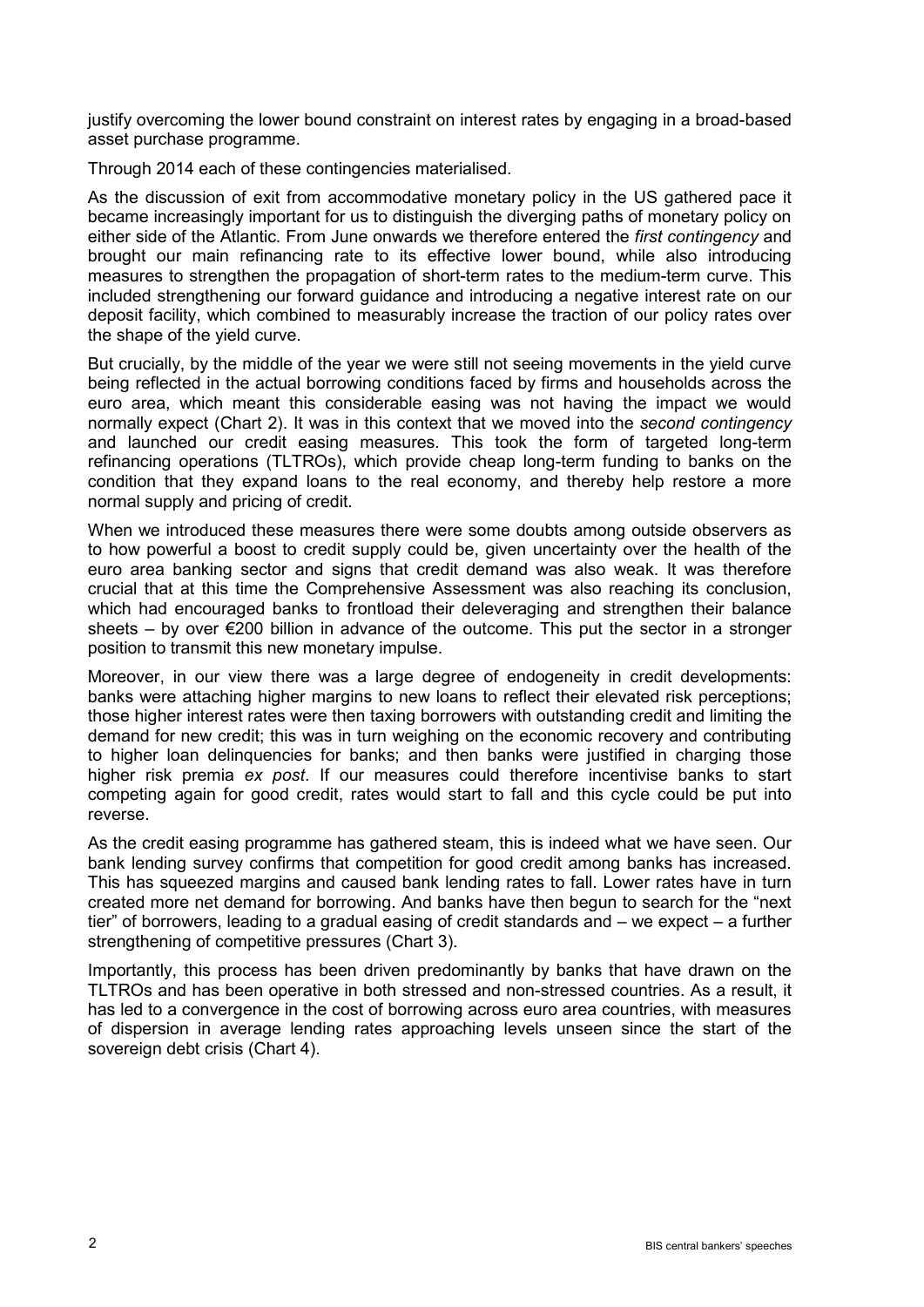### **2. Moving into the third contingency**

In the latter part of last year, however, the inflation outlook for the euro area began to materially deteriorate, as I acknowledged in a speech I delivered in Jackson Hole.<sup>[2](#page-2-0)</sup>

The macroeconomic situation worsened unexpectedly over the summer as the underlying impetus that we saw earlier in the year faded (Chart 5, rhs). This removed an important force behind the reflation scenario we had expected. The sharp fall-off in oil prices that began in late summer then added further disinflationary pressures, feeding also into core inflation (Chart 5, lhs). The result was that, by January 2015, the euro area was experiencing negative headline inflation rates and a generalised decline in measures of actual and expected inflation. And while the medium-term orientation of our monetary policy strategy allows us to "look through" such price developments if they are temporary in nature, there were two reasons why we feared this would not be the case.

First, while the *fluctuations* in inflation in the second half of the year were clearly being driven by supply factors, there were strong signs that the *trend* was being driven by weak aggregate demand. This was visible both at the macro level in a still wide output gap and a declining rate of core inflation; and at the micro level in subdued negotiated wages and low pricing power among firms. In other words, we were not facing merely a downward shock to prices, but also a downward shock to inflation dynamics – a sustained adverse development.

Second, because of this weak underlying trend in inflation, there was a higher risk that the oil price fall could feed into second round effects. Indeed, several factors suggested that the situation was more worrying than past episodes of oil-induced disinflation, particularly the most recent case in 2009 following the collapse of Lehman brothers. Our analysis showed that the persistence of low inflation across a range of statistical metrics was higher than in 2009. Inflation expectations had also become, at all horizons, less well anchored to our objective and more sensitive to that low realised inflation, whereas in 2009 they hardly moved at all. And measures of core inflation had become less sticky, implying a higher risk that this low realised and expected inflation would become entrenched in wage setting behaviour (Chart 6).

Also relevant was the fact that this loosening of inflation expectations occurred while policy rates were already at the effective lower bound. At the lower bound a fall in inflation expectations implies a rise in *real* interest rates, so this development risked generating a contractionary effect that would offset, at least in part, the benefits of the fall in oil prices. Moreover, given high debt levels in parts of the euro area, this would be amplified if second round effects set in and real debt burdens increased, as borrowers tend to have higher propensities to consume and invest than lenders.

It was in this context that we moved into the *third contingency* by engaging into outright asset purchases. This began in September 2014 with our announcement that we would purchase asset-backed securities and covered bonds. And it was then scaled up in January 2015 with the addition of public sector securities to our purchase programme. These asset purchases work in two main ways.

First, they have a signalling effect, which contributes to re-anchoring inflation expectations more in line with our medium-term objective. This has been instrumental in reversing the rise in real interest rates that we observed at the start of this year. The euro area spot 5-year real interest rate had increased by around 60 basis points between September 2014 and January 2015; it then fell by 85 basis points between mid-January and April. The signal that liquidity will keep expanding is also supporting a flattening of the term structure, thus further reducing

<span id="page-2-0"></span><sup>&</sup>lt;sup>2</sup> See speech by Mario Draghi, *Unemployment in the euro area*, annual central bank symposium in Jackson Hole, 22 August 2014.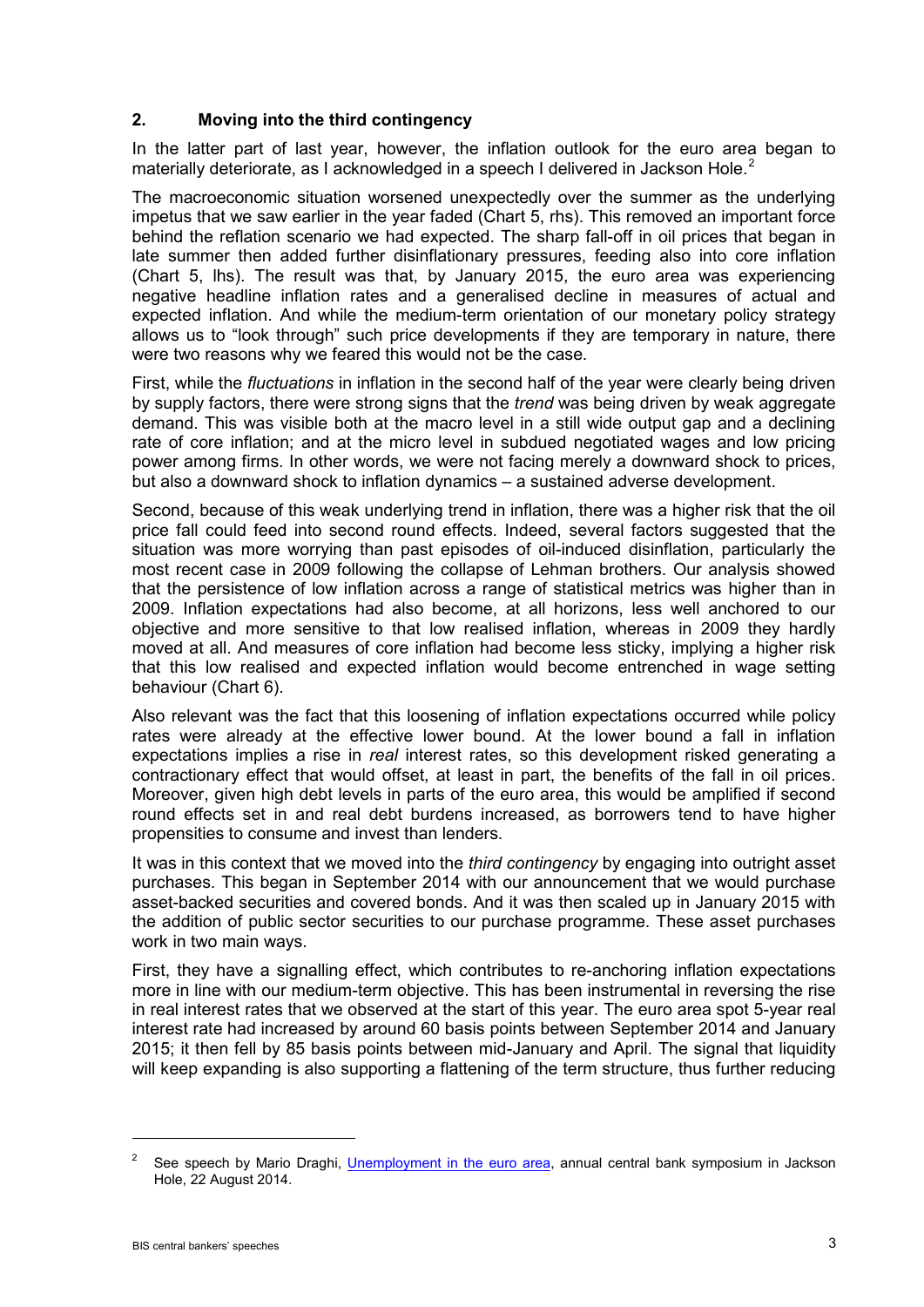real rates out along yield curve. In addition, as this contributed to the diverging paths of monetary policy across jurisdictions, it also put downward pressure on the exchange rate.

Second, even though we purchase only a comparatively narrow range of high-quality securities, our purchases have a direct and indirect effect across the whole financial system, through a portfolio balance effect. They not only alter the price of risk-free securities, which forms the basis for the pricing of all financial instruments. They also generate scarcity in the market in which we buy, which encourages investors to shift holdings into other asset classes – e.g. from sovereign to corporate bonds, from debt to equity, and across jurisdictions, reflected in a falling of the exchange rate (Chart 7). In combination, a lower cost of debt finance, a lower cost of equity and a lower exchange rate all contribute to making investment projects profitable that were previously deemed unattractive.

As a result of the comprehensive easing cycle from June 2014 to January 2015, both the inflation and growth outlook have improved considerably and consumer confidence is now on the rise (Chart 8). And this may indeed have come as a surprise to some observers: one of the key objections to our programme was that it would be ineffective in a low interest rate environment and/or following a balance sheet recession.

An important reason why this objection has proven questionable, in my view, is that it concentrated exclusively on the interest rate channel of transmission. What we can see, however, is that the other transmission channels of large-scale asset purchases are meaningful. The portfolio balance effect is still powerful in a bank-based economy and when interest rates are low or even negative – indeed, it is perhaps even more powerful in this environment as investors are displaced into more risky asset classes, such as equity. And when there is high uncertainty, signalling effects can become commensurately stronger if well-timed and clearly communicated.

While we have already seen a substantial effect of our measures on asset prices and economic confidence, what ultimately matters is that we see an equivalent effect on investment, consumption and inflation. To that effect, we will implement in full our purchase programme as announced and, in any case, until we see a sustained adjustment in the path of inflation. After almost 7 years of a debilitating sequence of crises, firms and households are very hesitant to take on economic risk. For this reason quite some time is needed before we can declare success, and our monetary policy stimulus will stay in place as long as needed for its objective to be fully achieved on a truly sustained basis.

### **3. Collateral consequences of monetary policy**

A prolonged period of accommodative monetary policy can, however, come with side effects. And the fact that our policy has so far proven effective should not blind us to them.

This is not a question of trade-offs. We cannot shy away from implementing a policy that ensures price stability on account of potential collateral effects. Nor can we extend the medium-term to horizons that compromise our objective. Yet at the same time we need to understand and manage those collateral effects – and in pursuing our mandate we should attempt, to the extent possible, to minimise them. Where this is not possible, we have a duty to raise awareness so that mitigating or corrective action can be taken by other relevant authorities.

So in this context, I would like to address specifically two concerns that have arisen about the possible collateral effects of our actions. These are the consequences for *allocation* and *distribution*.

In terms of *allocation*, a key concern at the present time is that very loose financing conditions could result in a misallocation of resources, which would ultimately undermine financial stability. In particular, it has been suggested that a prolonged low rate environment can lead to excessive financial risk-taking, delayed balance sheet repair and, ultimately, a form of financial dominance as the pressure on the central bank to delay a normalisation of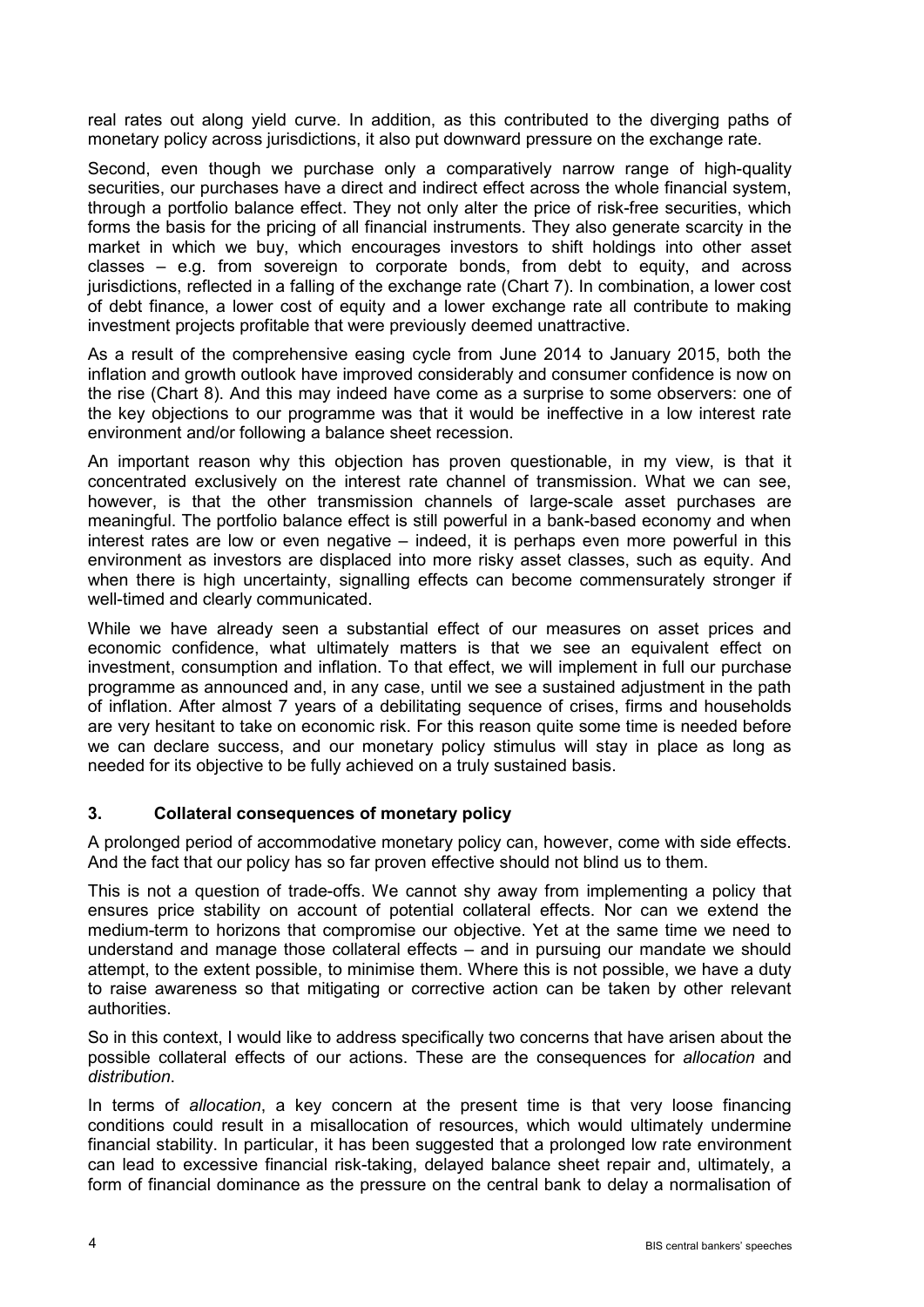monetary policy increases. I can of course see the logic to these arguments: a long period of very low interest rates is potentially conducive to imbalances. But it is important to underline two points.

First, one has to analyse carefully the balance of effects between monetary policy and financial stability. For example, in a debt overhang environment it is not clear that accommodative monetary policy is inimical to balance sheet repair. In many countries low interest rates have in fact helped stabilise debt dynamics via reduced interest rate burdens, and thereby *facilitated* balance sheet adjustment. The interest spending-to-GDP ratio of euro area governments has declined on average by 0.4 p.p. of GDP between 2012 and 2014. Similarly, the debt burden of households and firms has fallen and reduced bank funding costs have contributed positively to retained earnings, which accelerates the deleveraging of bank balance sheets. All this makes it easier for monetary policy to normalise over the medium-term.

Second, our monetary policy decisions have not been taken in a vacuum – they have been taken in the context of a broader policy framework that helps mitigate some financial stability concerns. For instance, our recent measures were launched against the backdrop of the Comprehensive Assessment of bank balance sheets, which included an asset quality review of unprecedented depth and breadth. Our monetary policy has therefore been associated with *both* de-risking *and* de-leveraging of bank balance sheets, not the opposite. [3](#page-4-0) Moreover, we are now operating in a new regulatory and supervisory environment, including the creation of a European banking supervisor in the SSM, which has been specifically designed to reduce capture and temper pro-cyclicality. And remember it is banks that historically have been at the centre of the most serious financial crises.

While we are monitoring developments closely, at the moment there is little indication that generalised financial imbalances are emerging. As a matter of fact, the two most important indicators of growing financial imbalances – real estate prices and credit growth – show only tentative signs of turning upwards. What this underlines is that following a major financial crisis accommodative monetary policy does not necessarily blur a prudent assessment of risk. On the contrary, it can help produce a *more regular* pricing of risk, which may have become too high and adverse to productive risk-taking.

In sum, while a period of low interest rates will inevitably result in some local misallocation of resources, it does not follow that it has to threaten overall financial stability. This hinges crucially on monetary policy being embedded in a complementary set of supervisory and regulatory policies that create incentives for balance sheet adjustment and responsible financial behaviour.

Another concern, which has accompanied the fall of interest rates to their effective lower bound and the introduction of unconventional measures, is the *distributional* consequences of monetary policy. In particular, there have been concerns that very low rates for a prolonged period might penalise savers to the benefit of debtors; or that rising asset prices as a consequence of our purchases might benefit the wealthy disproportionately and thereby increase inequality.

Distributional matters are complex, and even more so in the context of a heterogeneous monetary union. I will therefore limit myself to a few remarks on the matter.

First of all, it is important to make clear that there are also distributional effects from monetary policy *inaction* – from the central bank not meeting its mandate or, in other words,

<span id="page-4-0"></span> $3$  More generally, Homar and Van Wijnbergen (2014) find that recapitalisation and liquidity provision are complementary in speeding up the recovery after financial crises. See Homar, Timotej and Sweder van Wijnbergen (2014), "On Zombie Banks and Recessions after Systemic Banking Crises: Government Intervention Matters", Tinbergen Institute Discussion Paper 13–039/IV/DSF54.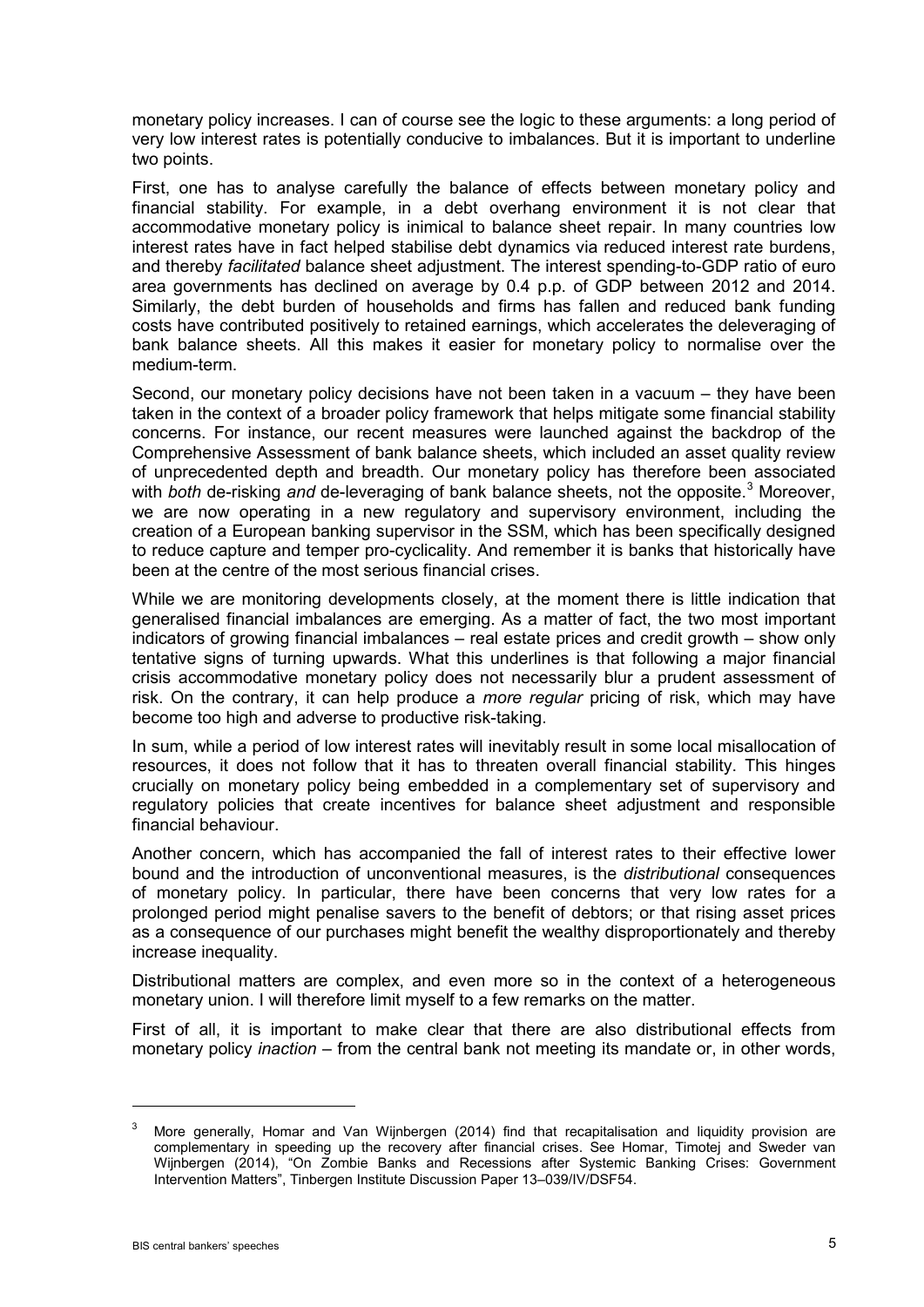from realised inflation persistently deviating from the central bank's objective. In the case of an unexpected undershooting of inflation, data for the euro area suggest that younger households (from 16 to 44 years old) would be most affected. They tend to be net debtors, with debt denominated in nominal terms, and are therefore most exposed to rising real debt burdens. In contrast, older households tend to have positive net wealth, some of it held in nominal assets. Inflation undershooting therefore results in redistribution from younger to older households. This empirical observation applies not only to the euro area as a whole, but also to most individual countries. [4](#page-5-0)

Secondly, there are always distributional consequences to monetary policy decisions. When monetary policy acts to stave off disinflation by lowering interest rates, this has inevitably a distributional effect by reducing the interest income of savers and lowering the debt burden of borrowers. But such interest rate cuts are necessary to raise aggregate demand by encouraging firms and households to bring forward spending decisions – that is, they discourage excessive savings and incentivise investment by lowering the cost of finance. Moreover, to the extent that borrowers tend to have higher propensities to consume and invest than lenders, such distributional effects may be helpful for the recovery.

I would look at the question of rising asset prices from the same perspective. It is true that our low policy rates, forward guidance and asset purchases raise the current market value of financial assets and thereby benefit the holders of those assets. But what matters more is the exact mirror effect of this rise in asset prices, which is a lower cost of equity for entrepreneurs, a lower cost of finance for investors in real projects, and a lower cost of borrowing for consumers.

That being said, we have to be mindful that too prolonged a period of very low real rates can have undesirable consequences in the context of ageing societies, where many households save not just to smooth consumption over the cycle, but to smooth consumption over their lifetime. For pensioners, and for those saving ahead of retirement, low interest rates may not be an inducement to bring consumption forward. They may on the contrary become an inducement to save *more*, to compensate for a slower rate of accumulation of pension assets.

However, I would submit that it would not be in the genuine interest of those savers if the central bank gave up on its mandate. On the contrary, the interest of long-term savers is that output be raised to potential without undue delay. This is because their financial assets are always, in the final analysis, a claim on the wealth generated by the productive part of the economy. So it is in their interest that output growth remains on a robust path as this maximises the likelihood that their claims are honoured in full. At the same time, the more monetary policy is able to encourage investment, the faster interest rates will return into more normal territory.

### **4. Conclusion**

Let me conclude.

Faced with an environment of unprecedented complexity, the ECB has taken a series of unconventional measures to prevent a too prolonged period of low inflation and deliver its mandate. Those measures have proven so far to be potent, more so than many observers anticipated. But their potency is also because they have interacted with other policies that have put the economy and the financial sector in a better position to respond to our monetary impulses.

<span id="page-5-0"></span>See Adam, Klaus and Junyi Zhu (2014), "Price Level Changes and the Redistribution of Nominal Wealth Across the Euro Area", Working Papers, No. 14(11), University of Mannheim.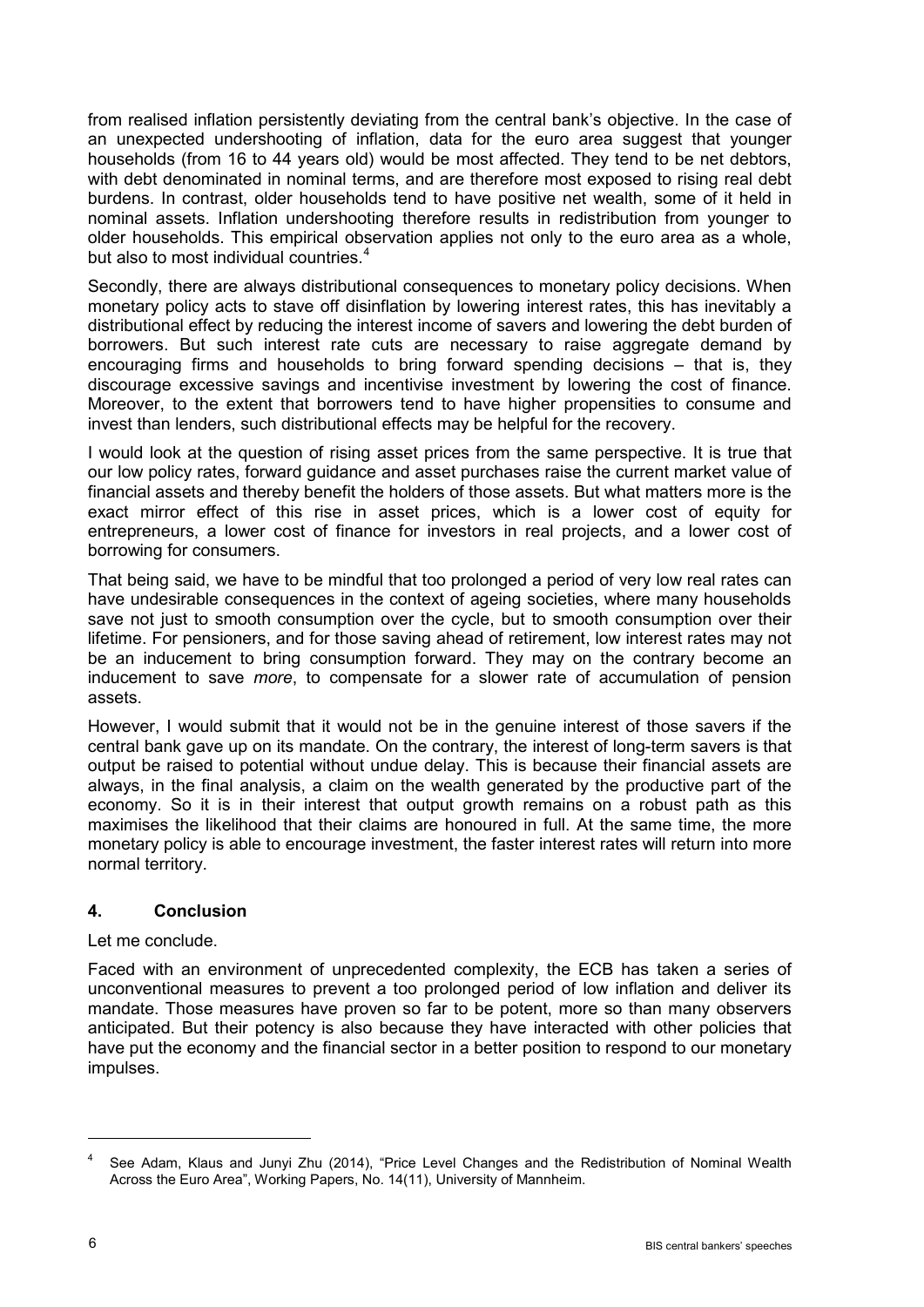This includes the Comprehensive Assessment of euro area banks. And it includes structural reforms where they have been implemented. By the same token, structural reforms that increase confidence in economic prospects and encourage entrepreneurs to capitalise on today's extremely accommodative financing conditions will make our policy commensurately more powerful.

Policymakers in the euro area are independent, but the effects of their policies are interdependent. This is why it is ultimately only a combination of policies, that are complementary and mutually consistent, that will allow our policy to reap its full effects – and to bring about a lasting return of both prosperity and stability for the whole euro area.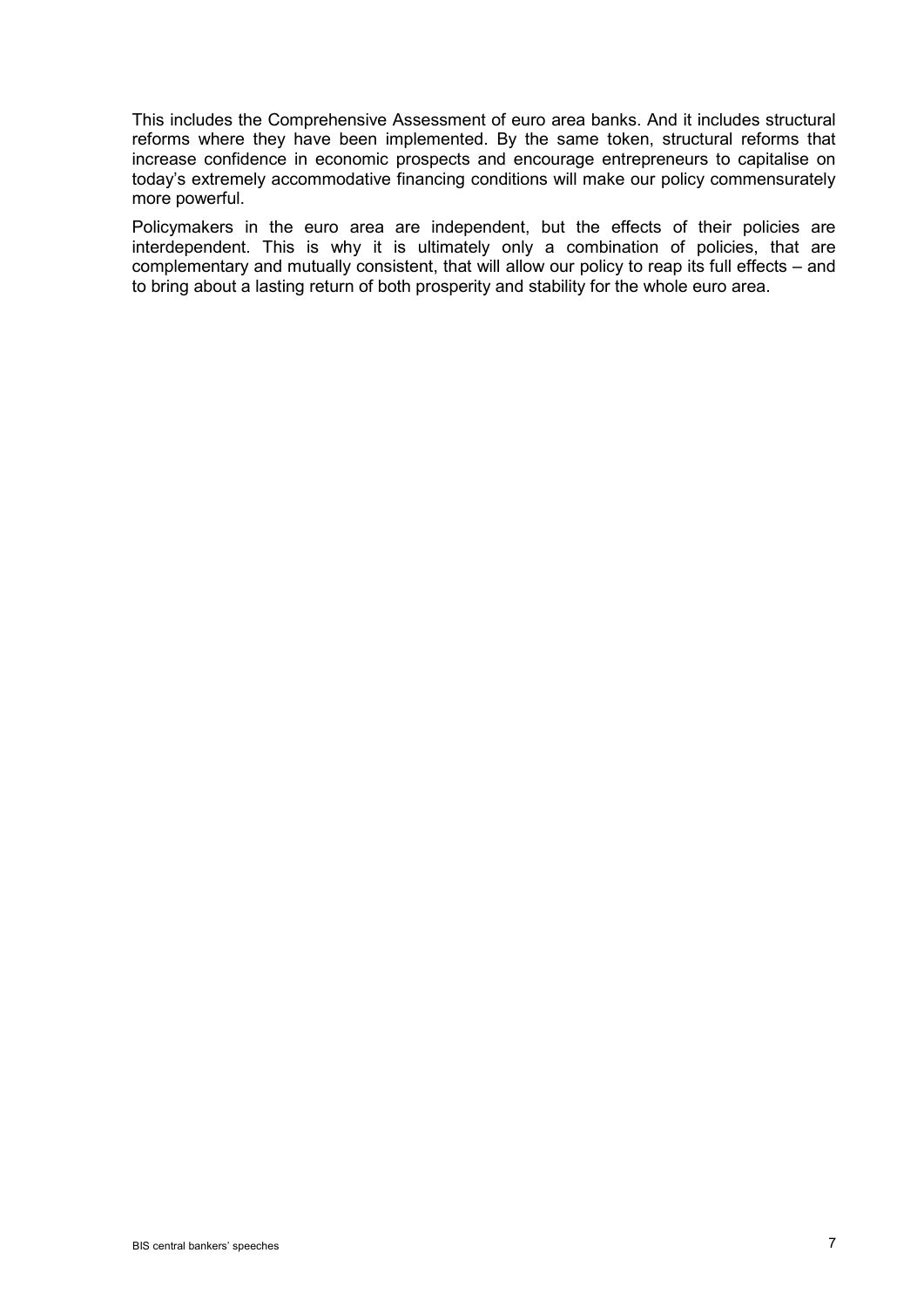

#### Chart 1: Macro and inflation landscape in early 2014

# **Inflation and Macro landscape: Start 2014**



Note: X-axis refers to the date when respective forecast were finalised.

### Chart 2: Impairments in transmission

# **Impairments in Transmission**



**Transmission of MRO Rate Reductions to Bank Lending Rates** 

Sources: Reuters, ECB calculations

Notes: Last observation for lending rates February 2015 (left chart), or October 2003 (right chart). The grey ranges define the 20th to 80th percentile of short-term bank lending rates for small-sized loans (<€1mln) to NFCs. www.ecb.europa.eu  $\overline{z}$ 

www.ecb.europa.eu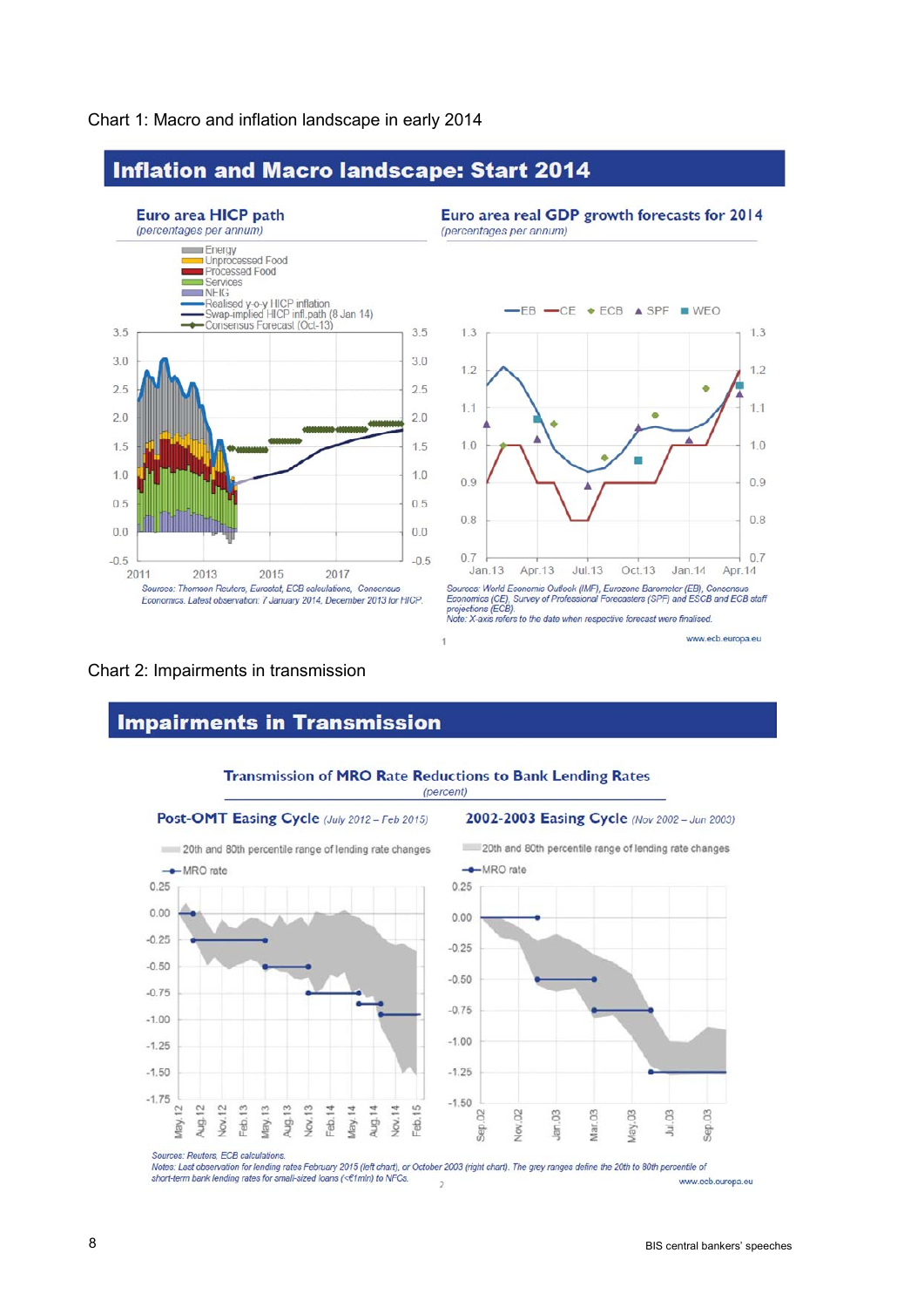

#### Chart 3: Effect of TLTROs on determinants of credit supply and demand

### **Impairments in Transmission and Summer measures**

Chart 4: Overall impact of credit easing package

# **Impairments in Transmission and Summer measures**



Composite indicator of the nominal cost of bank borrowing for NFCs

 $\overline{A}$ 

Change between June 2014 and March 2015 (percentage points)



Notes: The composite indicator of the cost of borrowing is calculated by aggregating short- and long-term rates using a 24-month moving average of new business volumes. The cross-country standard deviation is calculated over a fixed sample of 12 euro area countries.

Note: Stressed countries refers to CY, E3, GR, IE, IT, PT and SI. In stressed river. University countries the "non-bidders" group comprises 9 banks, the "TLTRO 1 or 2 only"<br>group 26 banks and the "TLTRO 3" group 24 banks. In non-trosecd countries the "non-bidders" group 27 banks. In non-trosecd cou www.ecb.europa.eu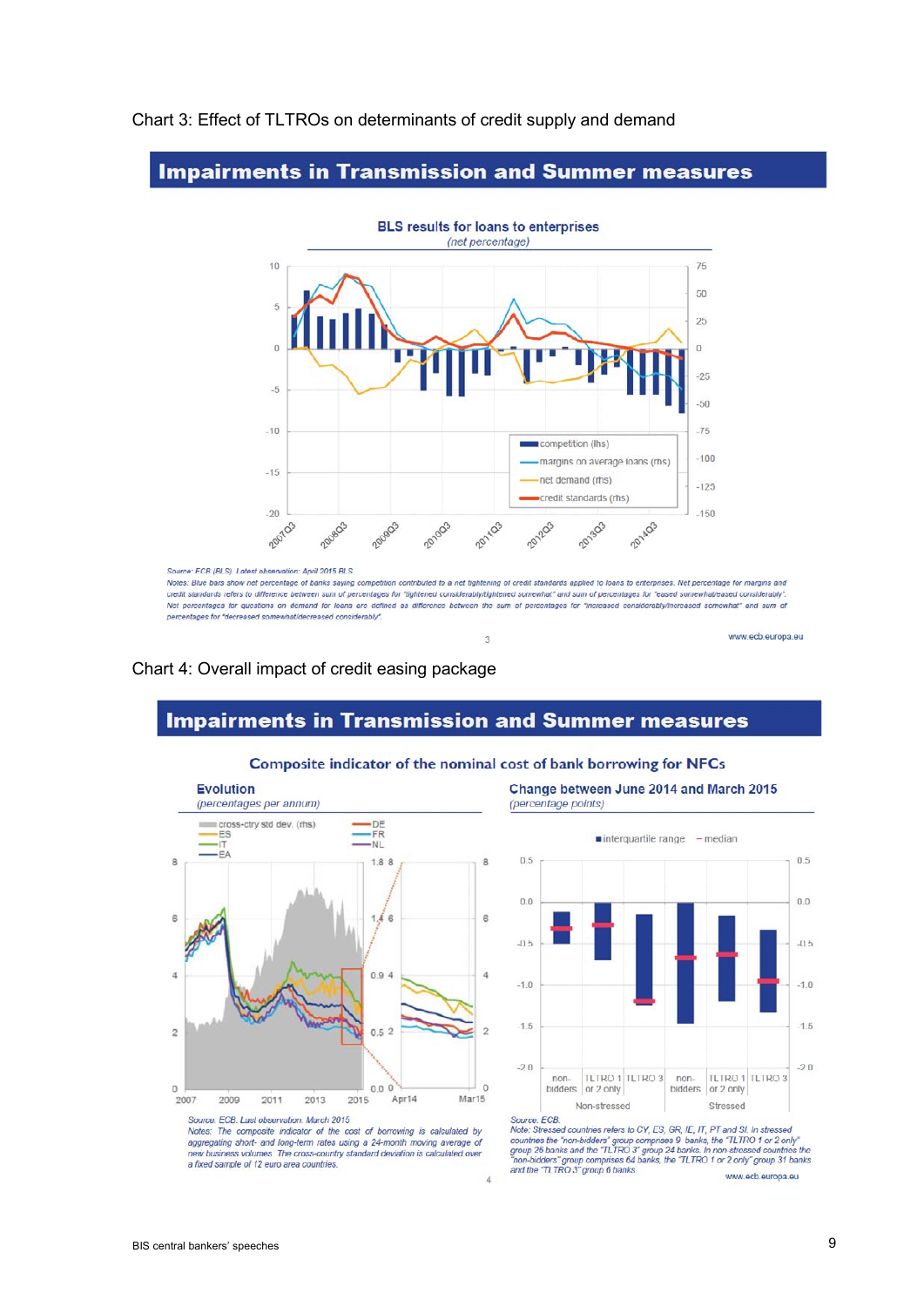

Chart 5: Macro and inflation landscape in early 2015

### Chart 6: Inflation landscape in 2009 and 2015





Source. Eurosial, EOD, recided by computations, Devertibler 2014 Eurosystem start projection linked swaps are monthly averages of daily observations up until 13<br>Notes: Boxes cover 10th-90th percentiles of historical distri

 $\sqrt{6}$ 

www.ecb.europa.eu